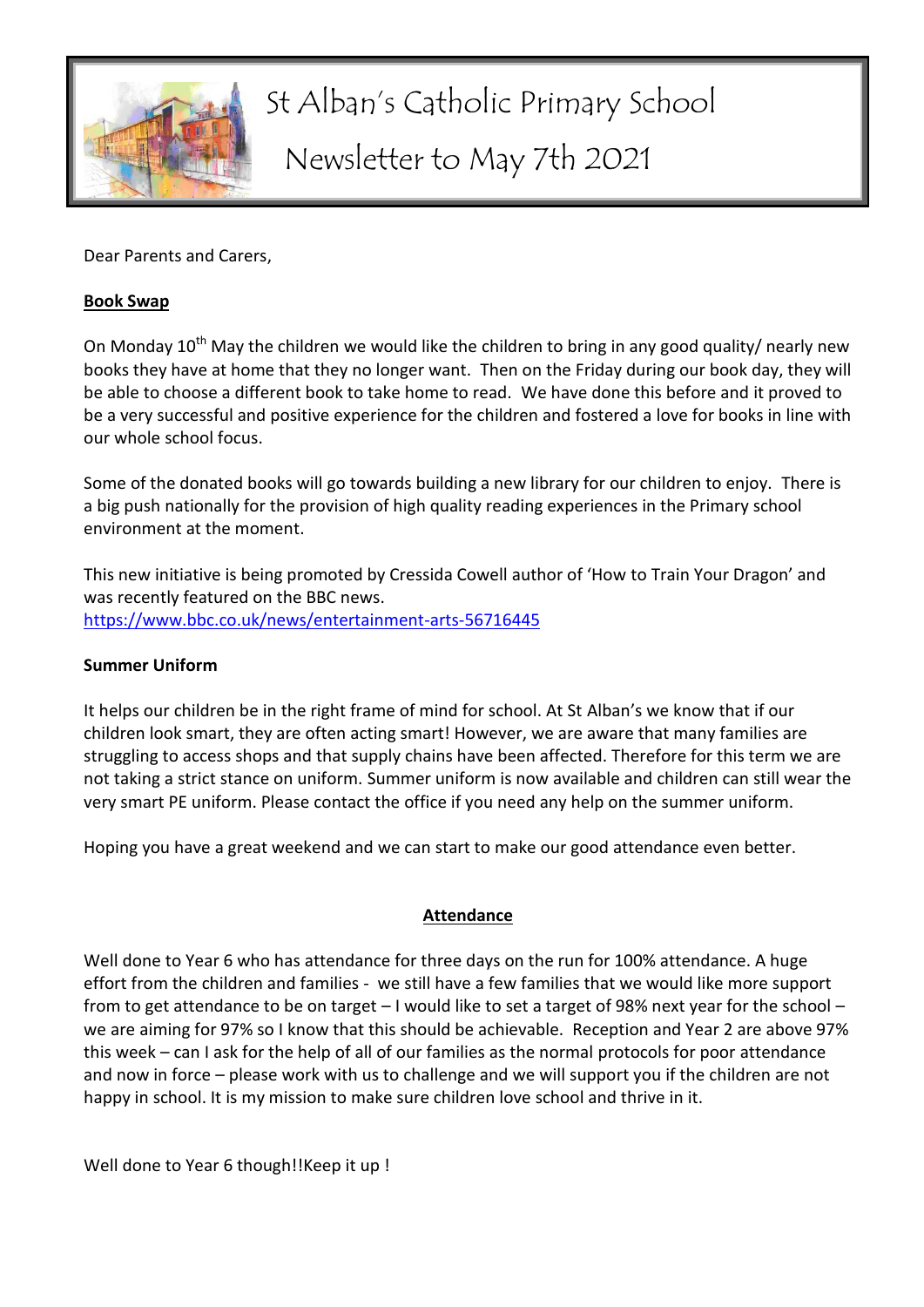#### **Holiday Requests**

As we move towards further easing of Covid-19 safety restrictions we are aware that many families are considering holidays. As a school we have a responsibility to ensure that we maximise school time for our children's wellbeing and urge families not to take holidays in term time. Holiday requests will not be authorised.

# **FRIDAY, MAY 14 • SCHOOL EVENT**



Remember our fun way to get children excited about reading, while raising money for a great cause?

Pyjamarama will take place this year on Friday 14 May 2021.

Pyjamarama is all about getting children excited about reading, and fundraising to make sure every child gets their bedtime story.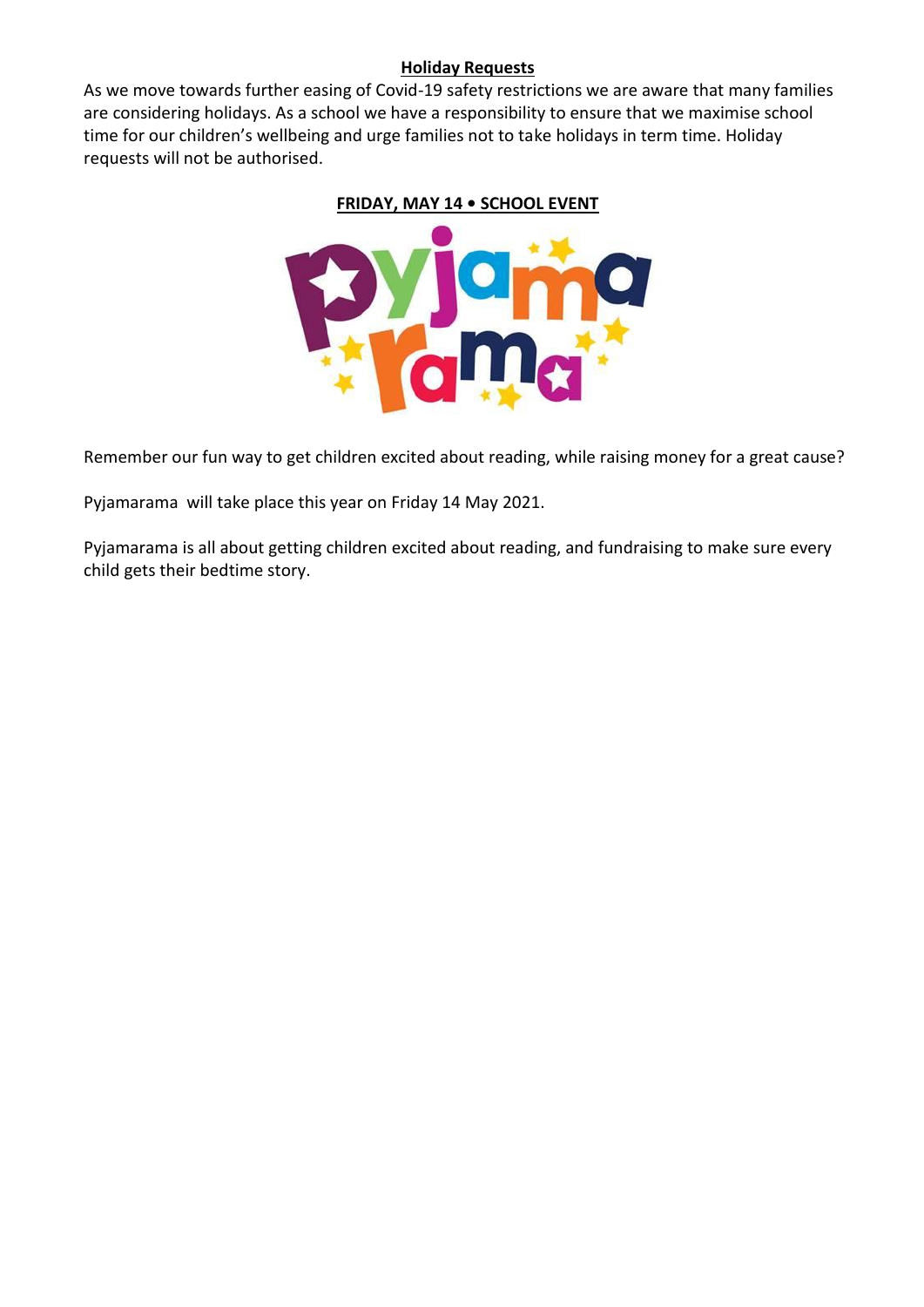

| <b>St Alban's Stars of the week</b> |                          |                                 |
|-------------------------------------|--------------------------|---------------------------------|
| <b>Reception</b>                    | <b>Nate Dunn Owens</b>   | <b>Jorgia Gunnery</b>           |
| Year 1                              | <b>Skyler Pritchard</b>  | <b>Annabelle Rice</b>           |
| Year <sub>2</sub>                   | <b>Finley Lavin</b>      | <b>Alfie Puddifer</b>           |
| Year <sub>3</sub>                   | <b>Grace Gerard</b>      | <b>Isabelle McFarlane</b>       |
| Year 4                              | <b>Frankie Kneen</b>     | <b>Reid Powney</b>              |
| Year 5                              | <b>Emelia Burningham</b> | <b>Poppy Ryan</b>               |
| Year <sub>6</sub>                   | <b>Poppy Freedman</b>    | <b>Ethan Forrester Phillips</b> |
|                                     | <b>Tiam Dadgar</b>       | <b>Stevie Bates</b>             |
|                                     |                          | <b>Reece Connor</b>             |
|                                     |                          | <b>Frankie Pickthall</b>        |



Well done to Skyler Pritchard is receiving her Gold Reading Award today for reading 25 home reading books.